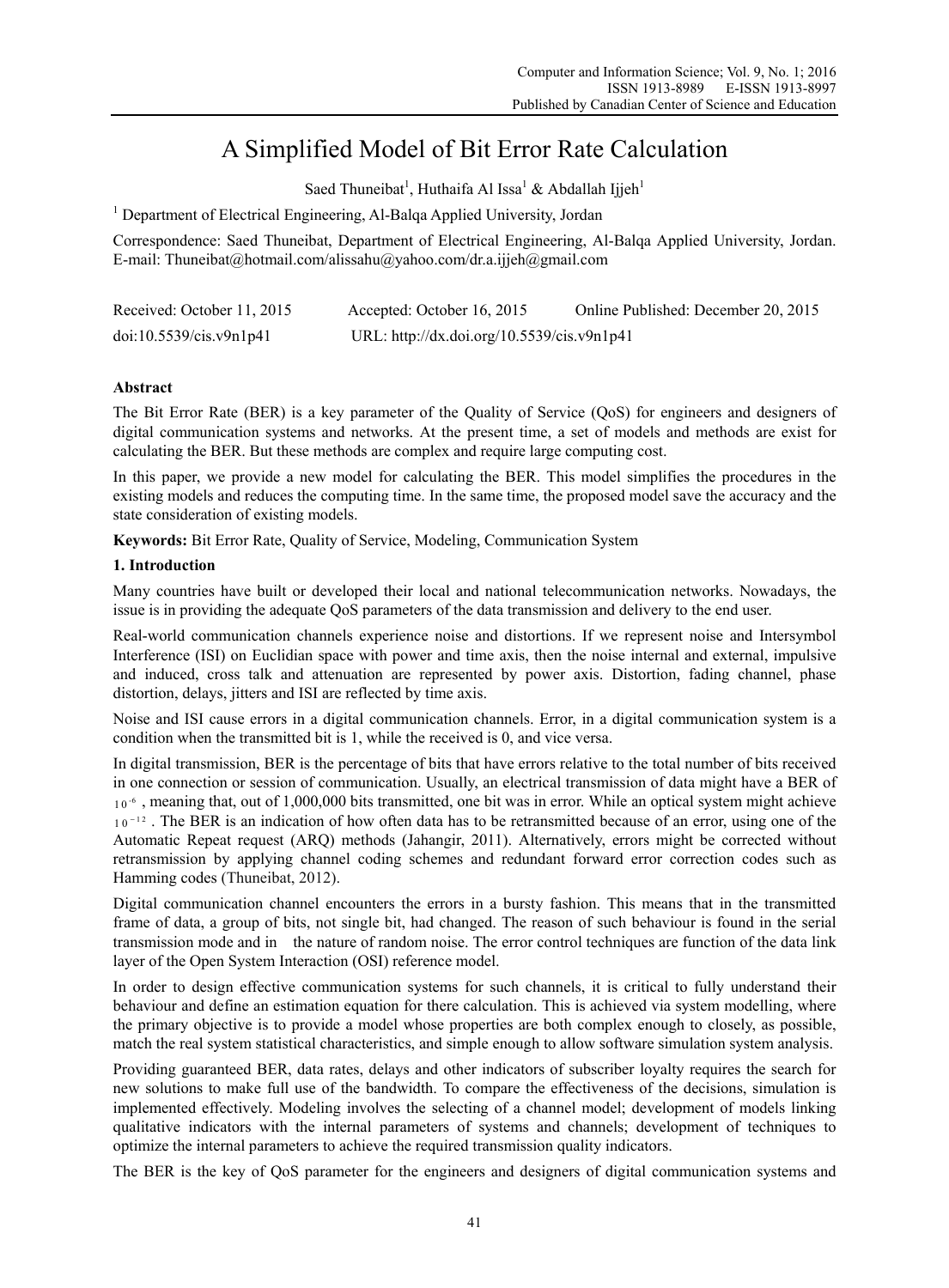networks. At the present time, a set of models and methods are exist for calculating BER, but these methods are complex and require large computing cost.

In this paper, we discuss the calculation methods of  $P(m,n)$ , where  $P(m,n)$  is the probability of m errors in the received  $n$  frames of data elements (bits) for the channels described by Gilbert and Gilbert-Elliot models (Elliott, 1963). Definition of  $P(m, n)$  is necessary for the analysis and optimization of data transmission system. Therefore, our research is become more significant.

A new model for calculating the BER is proposed in this paper, where this model simplifies the existing procedures and reduces the computing time. In the same time, the proposed model save the accuracy and the state consideration of existing models.

#### **2. Exploring the Existing Models**

Gilbert-Elliott channel model is a two-state Markov channel, each state satisfies a communication channel quality, one state for noiseless, while the other is very noisy. The crossover probabilities for each state are 0 and 0.5, respectively.

According to the existing models under considerations, implementing the Gilbert–Elliott model, which is a simple channel model introduced by Edgar Gilbert and E. O. Elliott (Elliott, 1963). These models are widely used for mapping burst error patterns in a digital transmission channels, that enables simulations of the digital error performance of communication links (Hong, 1995). It is based on a Markov chain with two states *G* (for good or gap) and *B* (for bad or burst), where in state *G*, the probability of transmitting a bit correctly is *k*, and in state *B* the probability is *h*. Usually, it is assumed that  $k=1$  and Gilbert also assumed that  $h=0.5$  (Gilbert, 1960).

The BER in states G and B is different, so before we calculate  $P(m, n)$ , we determine the probability of  $i$  bits where transferred in the bad state of channel from  $n$  frames  $B(i, n)$ . Then the probability of the *m* errors in  $n$ frames of bits can be determined using the following expression

$$
P(m,n) = \sum_{i=0}^{n} B(i,n)P(m/i),
$$
 (1)

where

$$
P(m / i) = C_i^m p_{error}^m (1 - p_{error})^{i - m}.
$$
 (2)

According to Gilbert model,  $P(m \mid i)$  is the conditional probability of merrors in *i* bits transmitted in the *B* 

state, while  $p_{error}$  is the probability of errors in the *B* state and  $C_i^m$  is number of combinations of *i* from *m*.

Major accounted cost when calculating  $B(i, n)$  is spent on determining the probability  $B(i, n)$ .

Covariance matrix method is proposed for the exact solution of this issue, which reduces the requirements to computing resources in the calculation of  $B(i, n)$  (Holzlöhner, 2003).

The modeling of communication system as two-state Gilbert-Elliott channel is not adequate when the channel quality varies dramatically. The solution is to design a model with more than two states.

In this paper, we add a new state for reflecting a combination of the physical condition of the channel  $s_i$  and the

combination state denoted as  $s_j(k, l)$ , as shown in figure 1.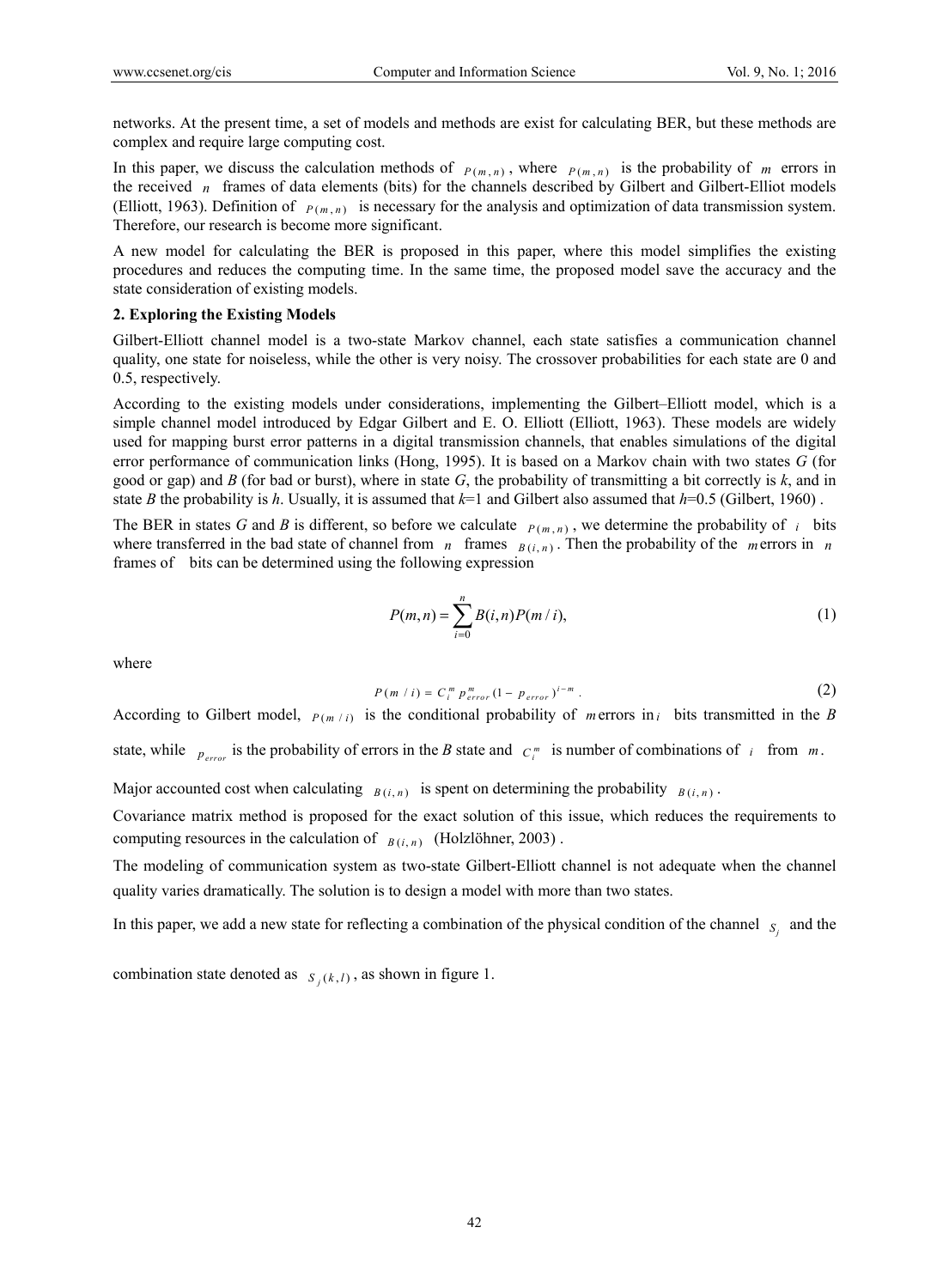

Figure 1. State graph of a system with combined states

In the figure,  $n$  is the number of hops of existence in the introduced state,  $k$  is the number of hops of existence in  $S_b$  state, and *l* is the number of hops of existence in  $S_g$  state, where  $k + l = n$ .

The initial states when  $n = 0$  are represented by  $S_b(0,0)$  and  $S_g(0,0)$  respectively. Let the initial probabilities to

be  $p_b$  and  $p_g$ , the initial probability vector through  $||p_b p_g||$  while  $p_b + p_g = 1$ .

The developed structure increases the number of states at each hop. Thus, at each hop we increase the transition matrix dimension and the system state vector.

In the first transition hop, the probability matrix satisfies the original matrix of Gilbert models. The transition probability matrix of the *n*-th step has a dimension of  $2(n-1)x2n$ ; as follow:

$$
\mathbf{A}(n) = \begin{vmatrix} A_{bb} & |\dot{0} & A_{bg} & |\dot{0}| \\ \dot{0} & |A_{gb} & \dot{0} & |A_{gg} \end{vmatrix} \tag{3}
$$

where  $A_{bb}$  |  $\dot{0}$  is a diagonal matrix, extended from the right side by one zero column;  $\dot{0} | A_{gb}$  is diagonal matrix, extended from the left side by one zero column;  $A_{bb}$ ,  $A_{bg}$ ,  $A_{gg}$  are diagonal matrixes of (n-1) order, the nonzero elements are equal to  $P_{bb}$ ,  $P_{bg}$ ,  $P_{gb}$ ,  $P_{gg}$ ,  $\dot{\theta}$  is a column of zeros, expanding the matrix to the right or left.

The above explained approach provides a distribution vector of the probabilities for the combined state at any hop  $\vec{b}(n)$ . For the calculation of  $B(i,n)$  values, the summation probability of states  $b_j(k,l)$  is taken having the same first index. Thus, the scheme of forming probabilities  $B(i,3)$  as example has the form as shown in figure 2.

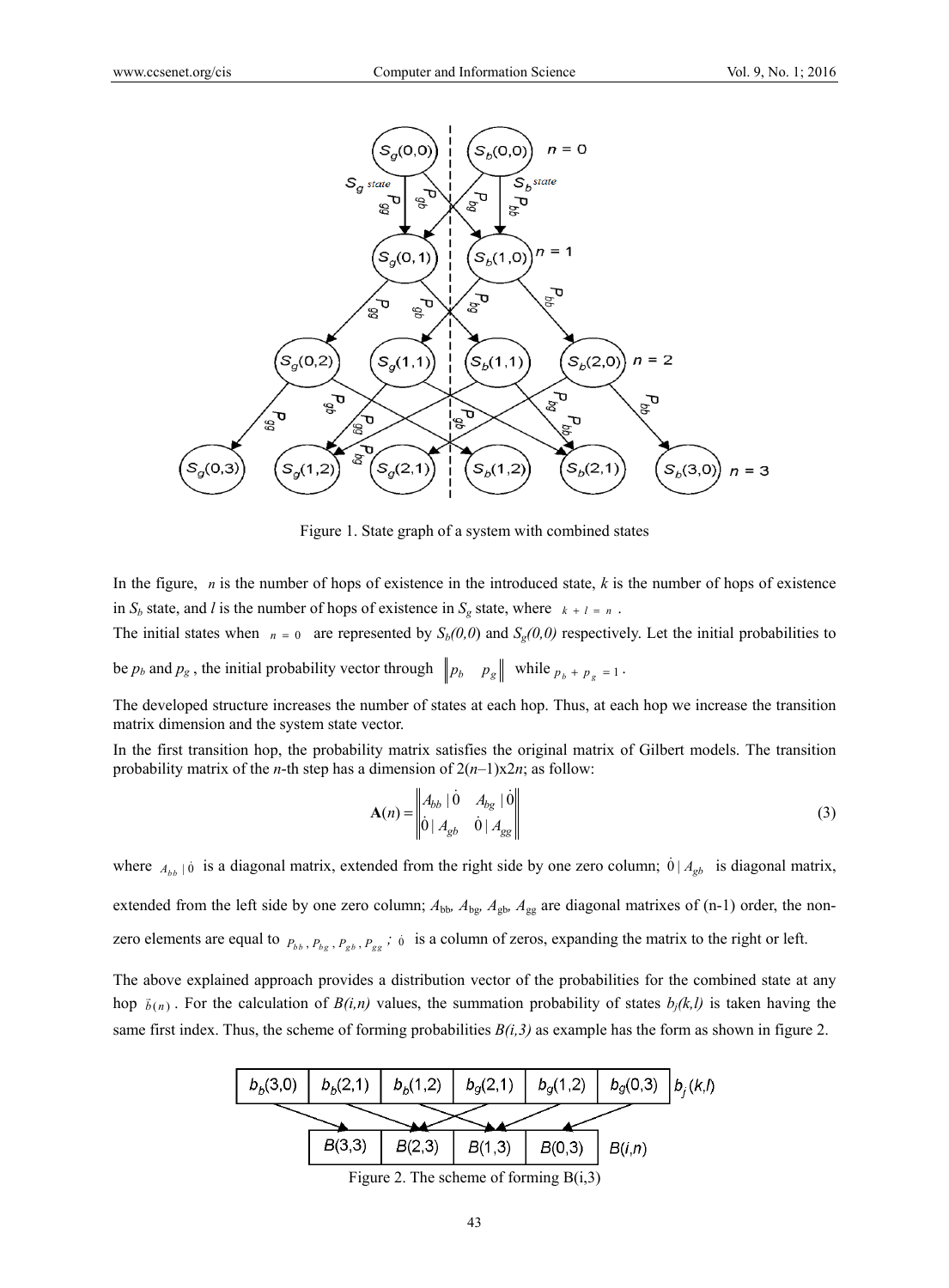As will these probabilities may be written in the form of:

 $B(3,3) = b_b(3,0)$ ;  $B(2,3) = b_b(2,1) + b_g(2,1)$ ;  $B(1, 3) = b_b(1, 2) + b_g(1, 2)$ ;  $B(0,3) = b_g(0,3)$ . In general we write:

.  $B(n,n) = b_b(n,0);$  $B(0, n) = b_g(0, n);$  $B(i, n) = b_b(i, n - i) + b_g(i, n - i)$ 

When the packet of data has the length of hundreds of bits, which is the situation faced in the Internet, the packet size may reach 65336 bytes of data, then the required computing time increase notably. This situation may reduce the effectiveness of the application of technique in adaptive data transmission systems. For significant time saving, we show in the next section, the proposed simplified method of calculation.

#### **3. The Proposed Model**

We introduce the concept of the channel state vector as an array of binary numbers, where zero corresponds to the transfer of the current bit to good state, and one - the transfer of the current bit to bad state of channel. We notify the number of bad state sections of the channel on the length of the frame as the number of returned bad state.

The required value  $B(i, n)$  is the sum of the probabilities of all state vectors of the channel with length *n* and weight *i*.

Unlike channels with independent errors, in channels with dominant burst errors, the probability of vectors of the same weight will depend on the number of returns to the bad states of the length of the vector. Probability vectors with frequent alternation between 0 and 1 (i.e., multiple transitions from good to bad states) may have smaller probabilities than the vectors of the same weight, but with a small number of returns to bad states.

By excluding from the calculation the vectors, reflecting the multiple return of *B*-state, as show in figure 3**,** we can significantly reduce the time of calculation, while maintaining an acceptable accuracy level.

Naturally, such an approach would give some uncertainty of the result, depending on the number of accounted returns, the length of the frame and the probability of changing the states of channel. The criterion for the estimation of the uncertainty introduced by discarding terms that take into account multiple returns, can be written as

$$
\delta = 1 - \sum_{i=0}^{n} B(i, n) \tag{4}
$$

The expressions that take into account the contribution of vectors with one, two and *v* returns to the probability of *B(i,n)* are written below

$$
C_{i-1}^{\nu-1}\cdot P_b\cdot P_{bb}^{i-\nu}\cdot P_{bg}^{\nu-1}\cdot P_{gg}^{n-i-\nu-1}\cdot P_{gb}^{\nu-1}[C_{n-i-1}^{\nu-2}\cdot P_{gg}^2+2C_{n-i-1}^{\nu-1}\cdot P_{bg}\cdot P_{gg}+C_{n-i-1}^{\nu}\cdot P_{bg}^2\,]
$$

for  $v \le i \le n-v-1$ ;

$$
C_{i-1}^{\nu-1}\cdot P_b\cdot P_{bb}^{i-\nu}\cdot P_{bg}^{\nu-1}\cdot P_{gg}^{n-i-\nu}\cdot P_{gb}^{\nu-1}[C_{n-i-1}^{\nu-2}\cdot P_{gg}^2+2C_{n-i-1}^{\nu-1}\cdot P_{bg}]
$$

for  $i = n - v$ ;

$$
C_{i-1}^{\nu-1}\cdot P_b\cdot P_{bb}^{i-\nu}\cdot P_{bg}^{\nu-1}\cdot P_{gg}^{n-i-\nu+1}\cdot P_{gb}^{\nu-1}\cdot C_{n-i-1}^{\nu-2}
$$

for  $i = n - v + 1$ .

These expressions are valid for the number of returns from the *v=*3 and higher.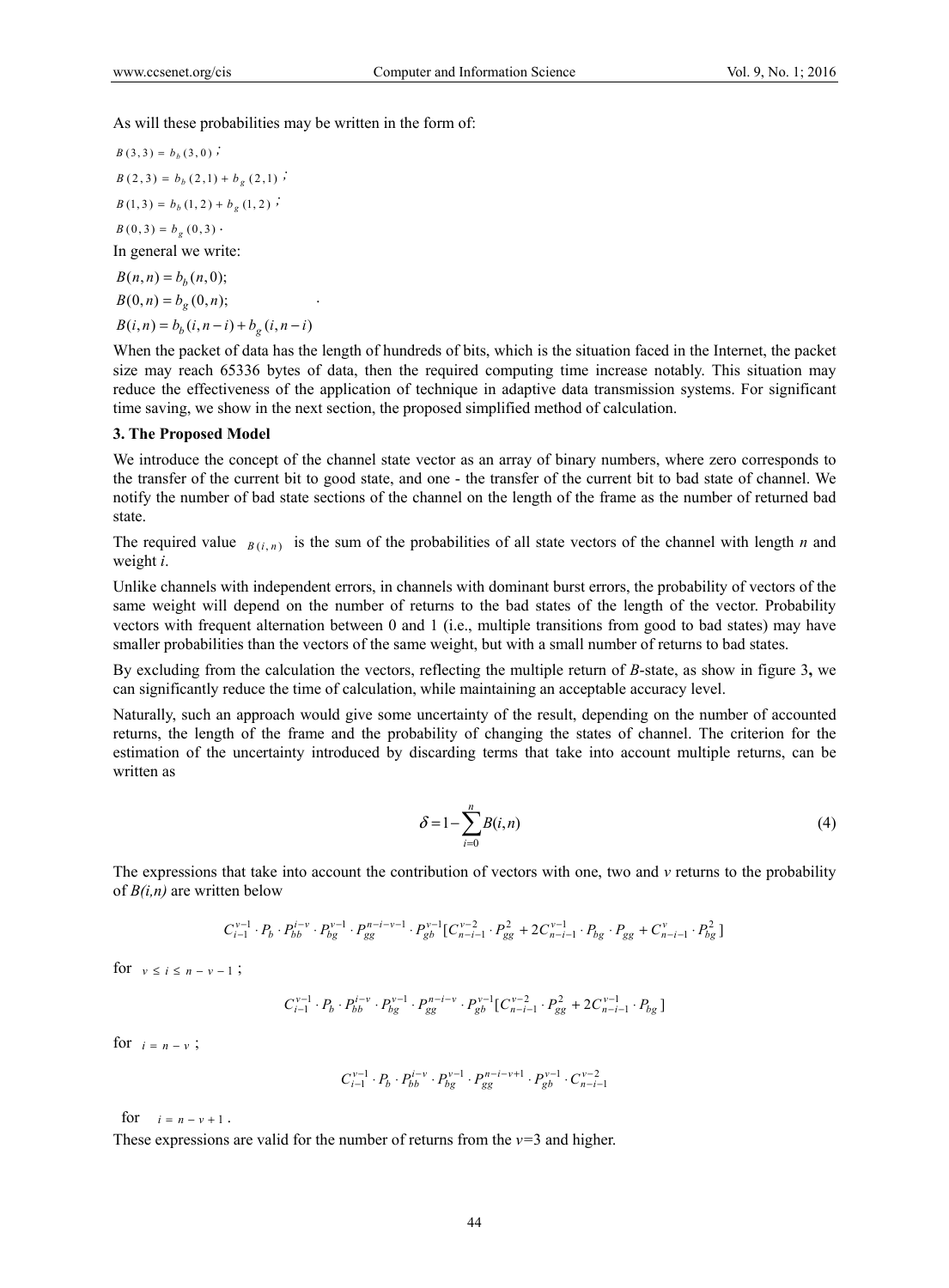

Figure 3. Simplified state graph of model

#### **4. Evaluation of the Simplified Model**

Further, we evaluate the uncertainty of results in simplified methodology relative to the values obtained by the exact algorithm, using the following expression

$$
\Delta_b = \frac{P_E - P_S}{P_E} \cdot 100\tag{5}
$$

where  $P_E$ ,  $P_S$  the values obtained by exact algorithm and simplified methodology, respectively.

The dependence of the relative difference  $\Delta_b$  of calculation results  $B(i,n)$ , obtained by the use of accurate and simplified methods when the number of returns *v* equals 2, 3, 4 and 5 are shown in figure 4.



Figure 4. The dependence of the relative difference

From the figure, we see that the maximum error observed near the middle of the frame and noticeably reduced by increasing the number of returns. Practically, we are interested in the error probability, which is much less than half the length of the data packet, and in this area the uncertainty is much less than the maximum, which also justifies the use of the simplified model.

For the comparison of calculation costs of different models, we select the parameters that quantifiably characterizing these costs and not dependent on the speed of the processor or the algorithm.